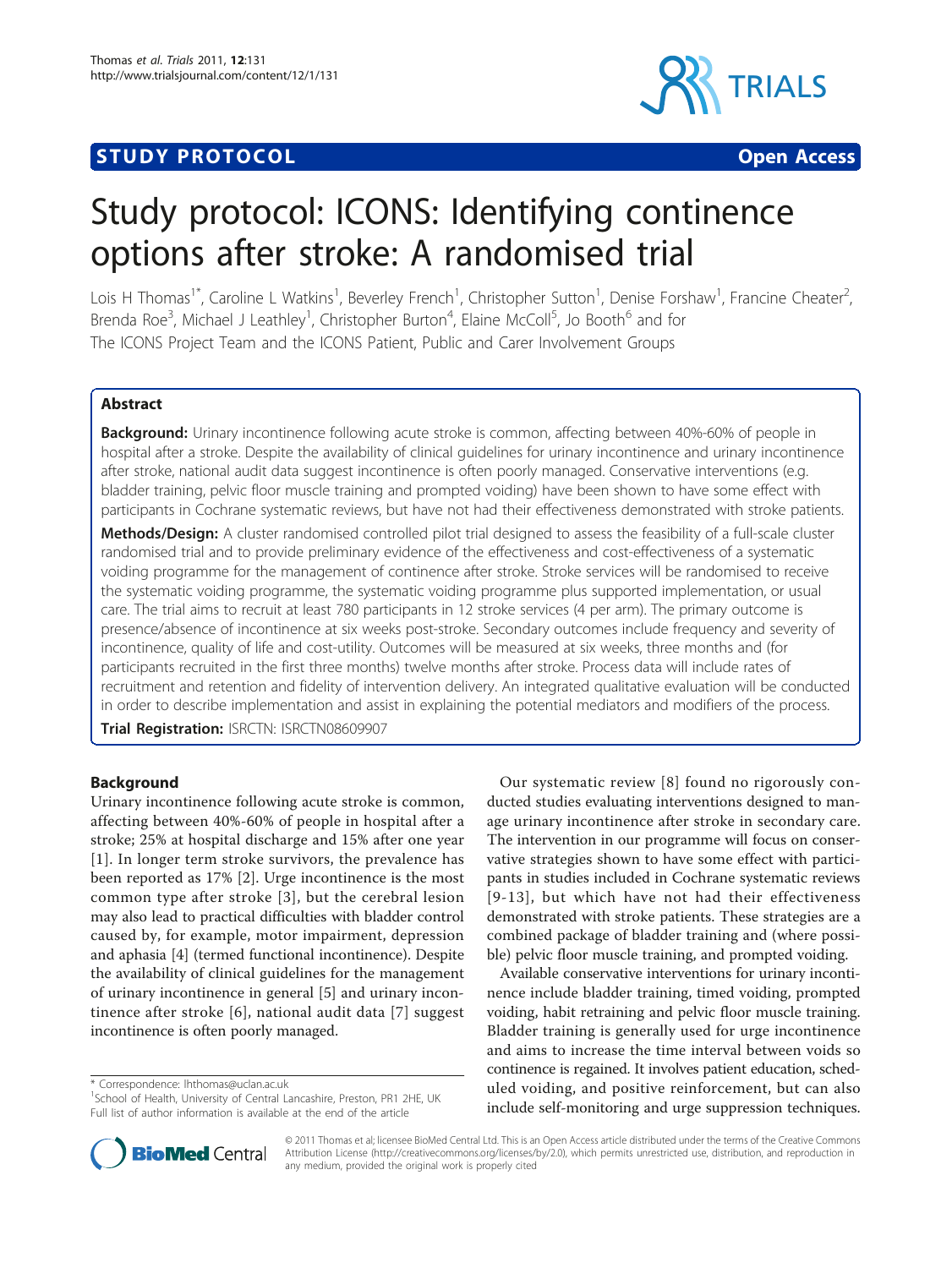Prompted voiding and timed voiding have mainly been used with people who have cognitive deficits. They are based on a system of scheduled voids, with prompted voiding including reminders and reinforcement for selfinitiation of toileting. To date, trials of prompted voiding have mainly taken place in United States nursing homes; however there is no a priori reason why this approach should not be introduced into the care of stroke patients in secondary care in the UK.

Pelvic floor muscle training may also be effective in assisting the individual to manage urge, stress or mixed incontinence [[10](#page-7-0)], and has been shown to be effective as a combined intervention with bladder training [\[14,15](#page-7-0)].

The effectiveness of conservative interventions has been systematically reviewed in adults. In the review of bladder training [[11](#page-7-0)], trials tended to favour bladder training and there was no evidence of adverse effects. The review of prompted voiding [\[9](#page-7-0)] found evidence of increased self-initiated voiding and decreased incontinent episodes in the short-term.

Despite a growing evidence-base, existing evidence has not been widely implemented in clinical practice, even by stroke specialist teams working on recognised stroke units [\[16](#page-7-0)]. This lack of implementation in stroke clinical practice is in keeping with a recent and growing recognition that the implementation of research in practice is influenced not only by individual clinicians but also by the organisational context in which they operate [[17-](#page-7-0)[22](#page-8-0)]. Organisational context has been defined as "the environment or setting in which the proposed change is to be implemented" [[23](#page-8-0)]. At its simplest level, context may refer to the physical environment where health care takes place. However, Rycroft-Malone et al. concluded from their concept analysis that contexts conducive to research implementation included a range of less tangible process elements: "clearly defined boundaries; clarity about decision-making processes; clarity about patterns of power and authority; resources; information and feedback systems; active management of competing "force fields" ... and systems in place that enable dynamic processes of change and continuous development.' [[23\]](#page-8-0).

Theories underpinning organisational influence include those of learning organisations (with characteristics encompassing hierarchical structure, information systems, human resource practices, organisational culture and leadership [[24](#page-8-0)]) and knowledge management (how organisational mechanisms affect knowledge uptake and use [[25-27\]](#page-8-0)). Successful implementation of an intervention to improve the management of post-stroke urinary incontinence is likely to be mediated not only by individual members of staff and availability of evidence-based guidance, but also by the complexity of the intervention as well as the interplay of patient, social and organisational factors [[28,29\]](#page-8-0). Careful attention needs to be paid to the specific

barriers to change in any given setting, identified through 'diagnostic analysis' [\[30\]](#page-8-0) at levels that may include the individual, groups or teams, organisations and the wider healthcare system [\[31\]](#page-8-0). Strategies then need to be 'tailored' to overcome barriers identified [\[32\]](#page-8-0).

We therefore plan to evaluate whether supported implementation, through targeted organisational development aimed at 'normalising' the intervention [[33-35](#page-8-0)], is more effective than introduction of the intervention alone, as well as evaluating both in comparison to usual care.

#### Aim

The trial aims to assess the feasibility of a full-scale clusterrandomised trial: to test the interventions for preliminary evidence of clinical effect and to provide information to enable estimates of the number of sites and patients that would need to be recruited for a full-scale clusterrandomised trial to evaluate effectiveness.

#### **Objectives**

The trial objectives are to:

- assess feasibility in terms of rates of participant recruitment and retention
- assess fidelity to the intervention
- conduct a qualitative assessment of feasibility from the perspective of multiple stakeholders
- conduct a preliminary evaluation of supported implementation compared with implementation alone
- investigate patient-related factors affecting patient outcome
- investigate stroke service-level factors potentially affecting stroke service outcomes to estimate the amount of unexplained variability in outcomes between Trusts and between patients
- confirm the choice of primary and secondary outcome measures for a full-scale cluster-randomised trial to evaluate effectiveness
- develop and test data collection tools for an economic evaluation within a full-scale clusterrandomised trial

#### Design

A three arm, parallel, open, exploratory, pragmatic, cluster-randomised controlled trial of a systematic voiding programme (including bladder training and pelvic floor muscle training for patients who are cognitively able and prompted voiding for patients with cognitive impairments), with or without supported implementation, for the management of urinary incontinence after stroke in secondary care.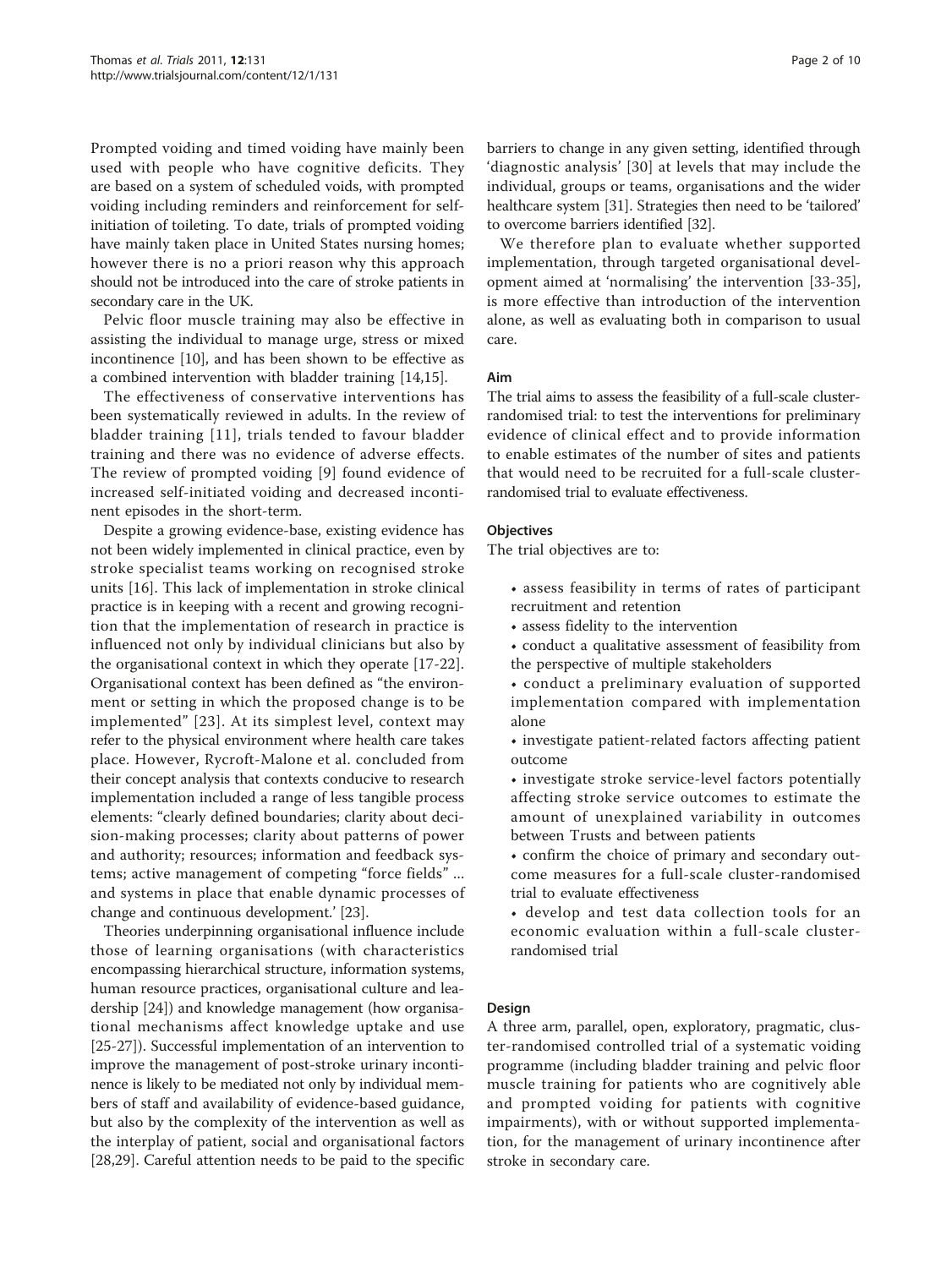#### Methods

#### Study setting

Twelve NHS stroke services in England and Wales. For the purpose of the trial, a stroke service will comprise both acute and rehabilitation stroke units. Stroke units will be defined according to the definition provided by the Royal College of Physicians of London for the National Sentinel Stroke Audit [[7\]](#page-7-0).

#### Inclusion criteria for stroke services

Stroke services with specialist acute and rehabilitation stroke services (either separate or combined units).

Access to appropriate Excess Treatment and Service Support costs.

#### Exclusion criteria for stroke services

Stroke service without specialist acute and rehabilitation stroke units (either separate or combined).

# Inclusion criteria for patients

Patients aged 18 or over who have a diagnosis of stroke based on the WHO criteria [[36](#page-8-0)] will be included in the study, with no upper age limit. Patients are required to have urinary incontinence (UI) as defined by the International Continence Society [[37\]](#page-8-0) as "involuntary loss of urine" and to have incontinence classified as stress UI, urge UI, mixed UI or 'functional' UI OR to be catheterised in the acute phase of the stroke; to be conscious (defined as either 'alert' or 'drowsy' on the 'Clinical Status on Admission' item of the European Stroke Database), and to be medically stable as judged by the clinical team.

Participants who had incontinence before the index stroke will be included. Given the expected age range of the population, there is likely to be a high prevalence of pre-stroke incontinence among potential participants. Furthermore, there is evidence to suggest patients with longstanding incontinence may benefit from a programme of behavioural interventions [[9,11](#page-7-0)].

Participants who are catheterised will be recruited; if the catheter is removed, they will be assessed as per protocol and begin the systematic voiding programme if they are still incontinent. Participants who are continent after catheter removal and those discharged with a catheter still in situ will not be put onto the programme. Data from these participants will be analysed separately from participants who have taken part in the programme.

## Exclusion criteria for patients

Patients who refuse consent.

Patients unable to consent for whom a consultee does not agree that the patient would wish to be included.

## Centre recruitment process

The trial has been adopted onto the Stroke Research Network (SRN) portfolio and was identified as open to new sites using SRN procedures. The research team also made contact with all stroke services in the North West of England and Wales and invited expressions of interest.

#### Patient recruitment process

Patients who meet the inclusion criteria will be approached as early as possible following admission to the participating stroke unit. Patients who do not meet the inclusion criteria early post-stroke will be approached as soon as possible if they subsequently meet the inclusion criteria. Nursing staff will ask each eligible patient whether his/her name can be given to the research team. If the patient agrees, a member of the research team will visit the patient, explain the project, answer any questions they may have and provide an information leaflet. Patients will be given at least 24 hours to consider participation and will be visited by a member of the research team after this period; patients choosing to participate will sign the consent form at this stage.

For patients unable to consent for themselves, a person able to advise on the presumed wishes of the patient will be approached to act in the role of consultee. This is in line with the recommendations of the Mental Capacity Act [[38\]](#page-8-0) and in line with the expressed wishes of the study Patient, Public and Carer Involvement groups, who would like everyone who is eligible to have the opportunity to participate.

Recruitment rates in each cluster will be monitored on a monthly basis to identify both quantitative (i.e. numbers of participants recruited) and qualitative (i.e. patient characteristics) imbalance across clusters [[39\]](#page-8-0). Should identified imbalance be indicative of likely selection bias (e.g. cluster with low proportion of stroke patients identified as eligible but high proportion of those eligible with severe incontinence), we will review the recruitment process and address any issues identified.

## Centre randomisation

#### Sequence generation

Stroke services will be placed into four strata based, in order of priority, on (i) whether they have separate or combined acute and rehabilitation units (ii) their average performance on the 'nine key indicators of stroke care' in the National Sentinel Stroke Audit Phase II (clinical audit) [[7](#page-7-0)] (iii) the number of stroke patients admitted per year. Services will be randomly allocated to intervention  $(n = 4)$ , intervention plus supported implementation  $(n = 1)$ 4) and usual care (n = 4) groups by the Clinical Trials Unit at Newcastle University. After allocating hospitals to the strata, the randomisation schedule will be generated using block randomisation (block length of 3) to allocate one site to each arm within every stratum. The software package STATA (version 9) will be used.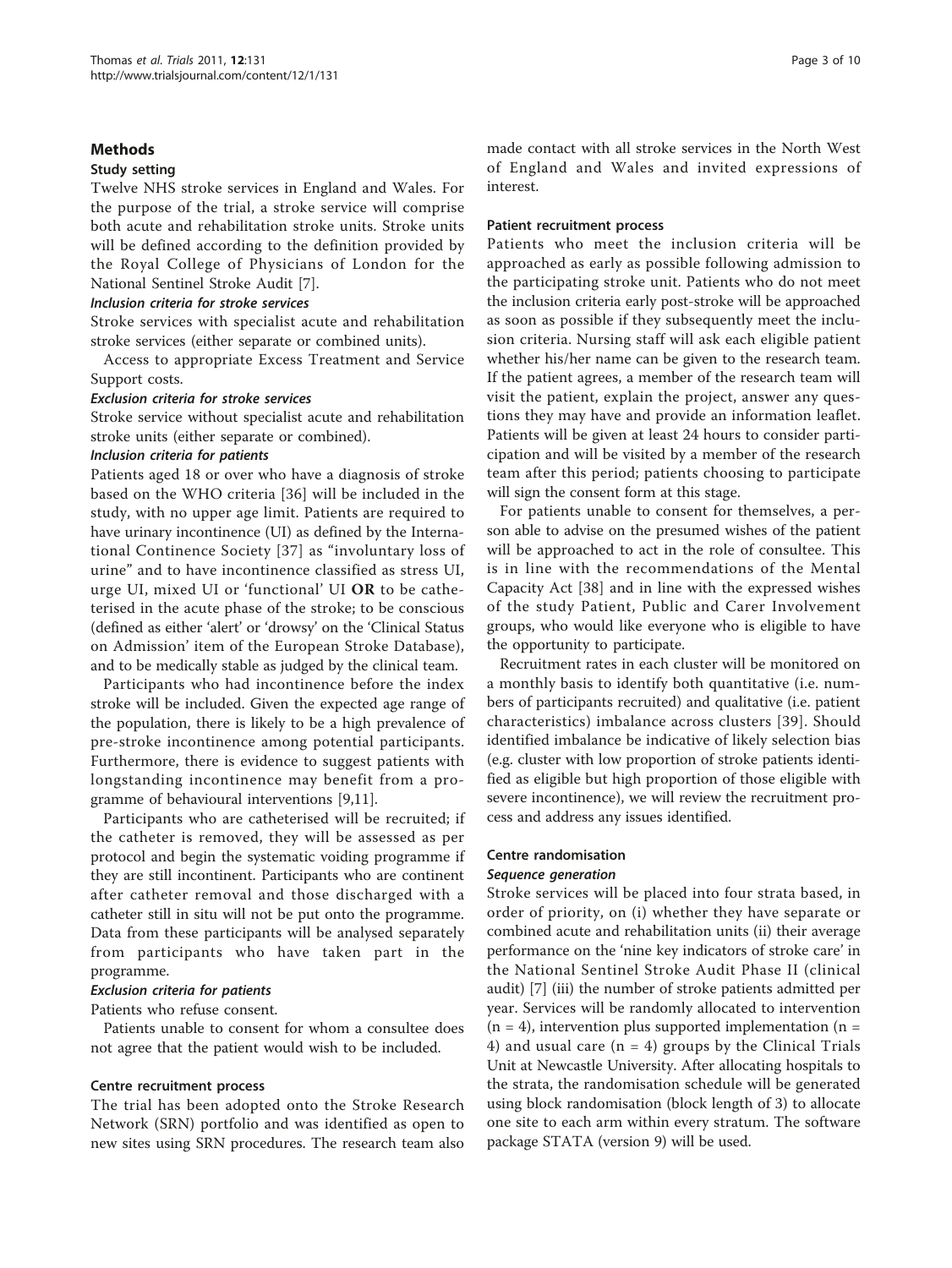Allocation concealment Within each stratum, stroke services will not be informed as to their intervention allocation until ALL stroke services within that stratum are recruited to take part in the trial. However, services will then be aware of their allocation, as will staff identifying and recruiting trial participants from within that service.

#### Interventions

#### Systematic voiding programme

The intervention will comprise algorithm-driven individualised systematic voiding programmes tailored to the physical and cognitive capabilities of each patient The algorithm specifies two routes: a combined package including bladder training and pelvic floor muscle training for those patients who are cognitively able, and prompted voiding for those with cognitive impairment. Bladder training will include three main components: 1) focused education for patients and carers (including information on the anatomy and physiology of the lower urinary tract, the rationale behind the programme and strategies to suppress the urge to void, for example distraction and relaxation [[15,](#page-7-0)[40\]](#page-8-0)); 2) individualised voiding regimens designed to restore normal voiding patterns by progressively lengthening the time interval between voids, based on assessment of participants' normal voiding patterns and selfmonitoring; 3) patient-held voiding diary, a cognitive intervention designed to promote self-awareness of voiding habits [\[41,42](#page-8-0)].

Pelvic floor muscle training is designed to strengthen types I and II muscle fibres in the pelvic floor. Patients will be instructed to perform 5 fast (3 seconds) and 10- 20 sustained (10 seconds) contractions with 10 second relaxation periods between contractions twice a day.

For those patients with cognitive impairments, the programme will consist of elements traditionally classified as prompted voiding: participants will be approached according to individualised schedules (for example every two hours during waking hours), asked if they are wet or dry, and prompted to use the toilet [[43](#page-8-0)]. Verbal praise will be offered for correct reporting of dryness/wetness and successful toileting. Participants with cognitive impairments will be given the opportunity to participate in the education and patient-held diary components of the intervention.

Participants not able to walk to the toilet will be assisted by nursing staff. Participants will be provided with written information about their systematic voiding programme to enable them to continue with it after discharge from hospital.

The intervention has been informed by the findings of an evidence synthesis on the barriers and enablers to successful implementation of conservative interventions for UI completed during the programme's Development Phase, in line with the MRC Framework for developing and evaluating complex interventions [[44](#page-8-0),[45](#page-8-0)].

The systematic voiding programme will be incorporated into routine practice by all staff in day-to-day contact with patients. All nursing staff (including health care assistants, night staff and student nurses) will be provided with an education programme of both theory and practice. Training will be largely web-based to facilitate easy access and flexibility, but face-to-face sessions will also be offered to cover the practical aspects of intervention delivery and recording.

# Systematic voiding programme plus supported implementation

Services randomised to the supported implementation arm of the trial will receive the systematic voiding programme together with supported implementation comprising: diagnostic analysis of context at the level of the organisation and the individual, identification of barriers (defined as "factors that impede the implementation of change in professional practice" [[32\]](#page-8-0)) and facilitators to the intervention, as well as targeted organisational development activities.

To support the process of implementing the systematic voiding programme, we will use a form of facilitation, a model that has been used successfully in secondary care settings [\[46](#page-8-0),[47\]](#page-8-0). The process of facilitation involves supporting and enabling people to change their practice [[46-48\]](#page-8-0). Although approaches to facilitation vary, they are based on the principle that ownership is with the group [[49](#page-8-0)]. The facilitator guides the group towards accomplishing a goal, helping members identify the obstacles that may impede progress and enabling members to identify strategies to overcome them [[50](#page-8-0)]. While there will be a focus on goal attainment (defined as the normalisation of the systematic voiding programme [[35\]](#page-8-0)), our approach to facilitation will primarily focus on 'enabling' rather than 'doing for' others [[47\]](#page-8-0) with an emphasis on developing and empowering both individuals and teams. Experienced external facilitators will work with nominated internal facilitators in each site; further details of the supported implementation intervention are available on request from the lead author.

## Usual care (control group)

Participants in this group will receive usual care provided by the stroke service. This may comprise: checking for urinary tract infection; checking for overflow incontinence (bladder scanners will be provided); containment using a variety of devices (for example absorbent products) with regular changes and some form of toileting schedule.

# **Outcomes**

## Effectiveness

The primary effectiveness outcome will be incontinence (presence; absence). Measures will be taken at 6 weeks, 3 months and, for those recruited during the first three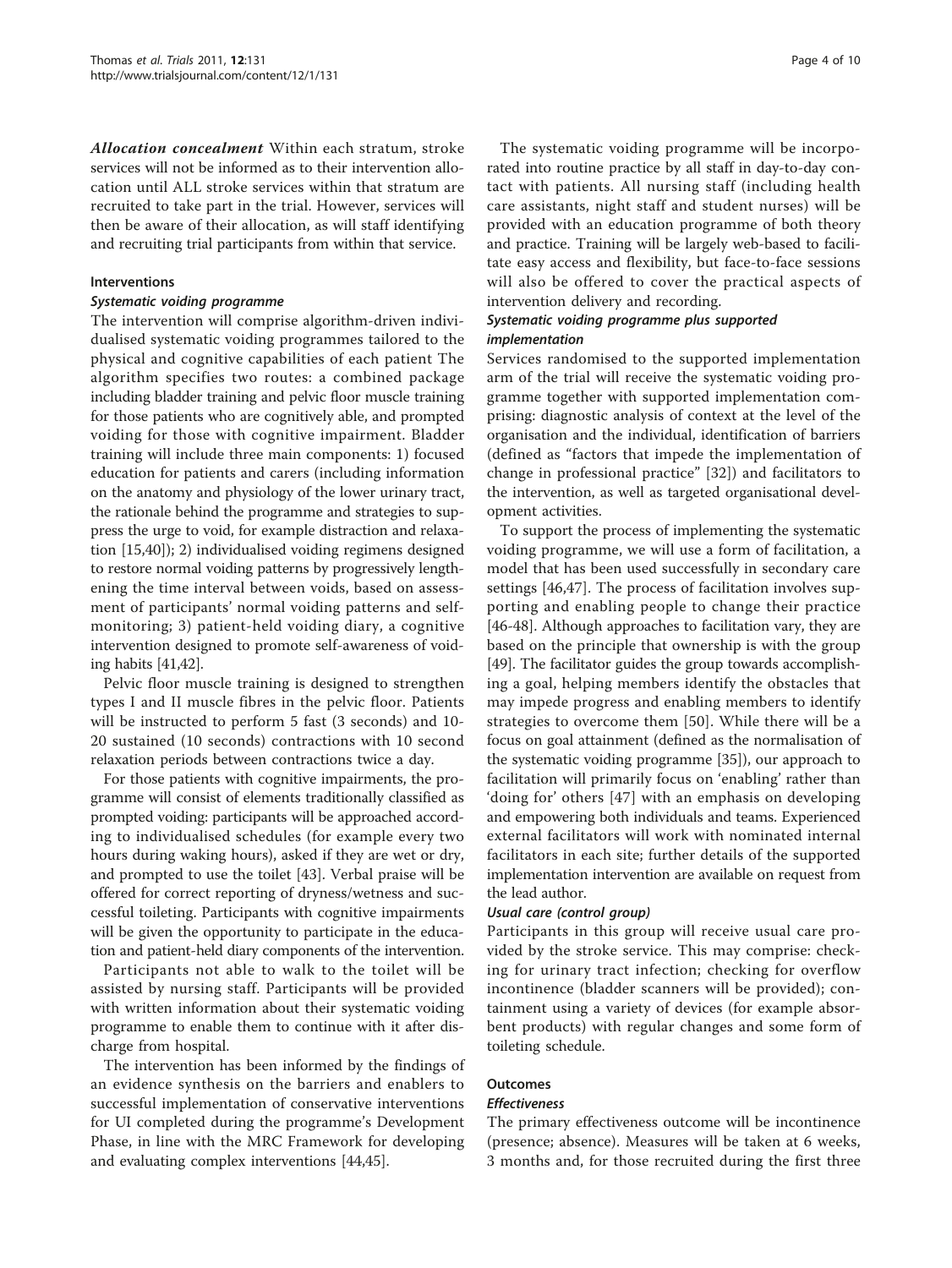months, 12 months post stroke. The primary analysis will be of the 6-week data as conservative interventions for continence typically last six weeks [[11](#page-7-0),[15\]](#page-7-0), and an effect is most likely to be seen at this time point.

Secondary effectiveness outcomes will be: quality of life, frequency and severity of incontinence, urinary symptoms, activities of daily living (ADLs), and death; at 6 weeks, 3 months and, for those recruited during the first three months, 12 months post stroke.

#### Intervention fidelity

Intervention fidelity will be measured in terms of 1) percentage of occasions participants on the systematic voiding programme either self-initiated toileting or were prompted to toilet by ward staff within 30 minutes of the prescribed voiding interval and 2) accuracy of programme implementation, assessed by percentage of episodes where there was complete adherence to the elements of the protocol for the relevant conservative intervention (bladder training, prompted voiding and pelvic floor muscle training).

Data will be extracted from recording sheets specific to each route on the programme.

#### Ascertainment of outcomes

Presence/absence of incontinence will be measured by the International Consultation on Incontinence Questionnaire (ICIQ-UI Short Form) [[51\]](#page-8-0). Absence of incontinence will be defined as the response 'never' to Question 3, 'How often do you leak urine?'; presence of incontinence will be defined as any other response to Question 3 (ranging from 'about once a week or less often' to 'all the time'). The ICIQ-UI Short Form has received a grading of  $A^{new}$  - highly recommended from the International Consultation on Incontinence Symptoms and Quality of Life Committee indicating published reports of acceptable reliability, validity and responsiveness in at least one study [[52\]](#page-8-0). To our knowledge, the ICIQ-UI Short Form has not been used in the post-stroke population. We have conducted preliminary validation of the tool with six stroke survivors from our Patient, Public and Carer Involvement Group using the approach recommended by the ICIQ developers (Dr Nikki Cotterill, personal communication); all thought the tool was appropriate for use post-stroke and few problems were identified.

Quality of life will be measured using the Incontinence Quality of Life Instrument (I-QOL) [\[53,54](#page-8-0)] and the EuroQol (EQ-5D) [\[55\]](#page-8-0). Frequency and severity of incontinence will be ascertained using the Incontinence Severity Index [[56\]](#page-8-0). Urinary symptoms will be measured using the Leicester Urinary Symptom questionnaire [[57](#page-8-0)] and activities of daily living via the Barthel Index [[58\]](#page-8-0).

In addition, the following baseline information about the patient will be recorded following consent: date of birth (age to be calculated\*); sex; ethnicity; date of admission; date of stroke onset; date baseline questionnaire completed; location when recruited into the study; consciousness level (defined as either 'alert' or 'drowsy' on the 'Clinical Status on Admission' item of the European Stroke Database); side of body affected by stroke; type of stroke; location of stroke (OCSP classification[[59\]](#page-8-0)); co-morbidities (Charlson Comorbidity Index [[60](#page-8-0)]; day seven Barthel Index [\[58](#page-8-0)]; pre-stroke Modified Rankin Scale [[61](#page-8-0)]\*; pre-stroke living circumstances\*; Leicester Urinary Symptom questionnaire [[57](#page-8-0)]; type of UI (urge UI, mixed UI, 'functional' UI or unclear); cognitive ability (6 Item Cognitive Impairment Test [[62](#page-8-0)]); fluid intake; bowel function; relevant clinical investigations (e.g. mid stream urine, bladder scan); medications; living circumstances; verbal sub-section of the Glasgow Coma Scale [[63\]](#page-8-0)\*; ability to lift both arms off the bed\*; ability to walk independently\*; ICIQ-UI Short Form [[51\]](#page-8-0); Incontinence Severity Index [[56](#page-8-0)]; EuroQol (EQ-5D) [\[55](#page-8-0)].

The six factors highlighted with a \* above from the Edinburgh stroke case mix adjuster [\[64\]](#page-9-0) will be collected to enhance patient-level adjustment for prognosis.

## Data collection

Baseline data will be collected on entry to the trial by the research nurse. Outcome data will be collected at six weeks, three months and (for participants recruited within the first three months of the trial) twelve months post-stroke via postal questionnaires (or hand-delivered questionnaires if participants are still in hospital at six weeks). All participants with aphasia will be offered a face-to-face interview with the research nurse to collect outcome data; this will be conducted using appropriate communication aids (e.g. pictorial cards with a 'thumbs up' picture indicating 'yes' and a 'thumbs down' card indicating 'no'). Specialist help will be available from Speech and Language Therapists and Speakeasy, a specialist aphasia charity based in Ramsbottom, Bury ([http://www.buryspeakeasy.org.uk/\)](http://www.buryspeakeasy.org.uk/), if this is needed.

Postal and telephone reminders will be used if questionnaires are not returned within two weeks. Where completion of postal questionnaires is not possible, participants (or carers if a proxy is needed) will be invited to complete assessments over the telephone. If neither postal or telephone completion is possible, a face-to-face assessment in the participant's home will be offered.

We will collect intervention fidelity data for all participants in the active intervention groups during three (for sites with a nine month intervention period) or four (for sites with a 12 month intervention period) randomly selected weeks during each three-month period in which the stroke service is recruiting participants into the trial.

#### Blinding

It is not possible for the health professionals or patients to be blinded to the intervention. However, data collectors will be blinded. The trial statistician will not be blinded during the analysis, however the statistical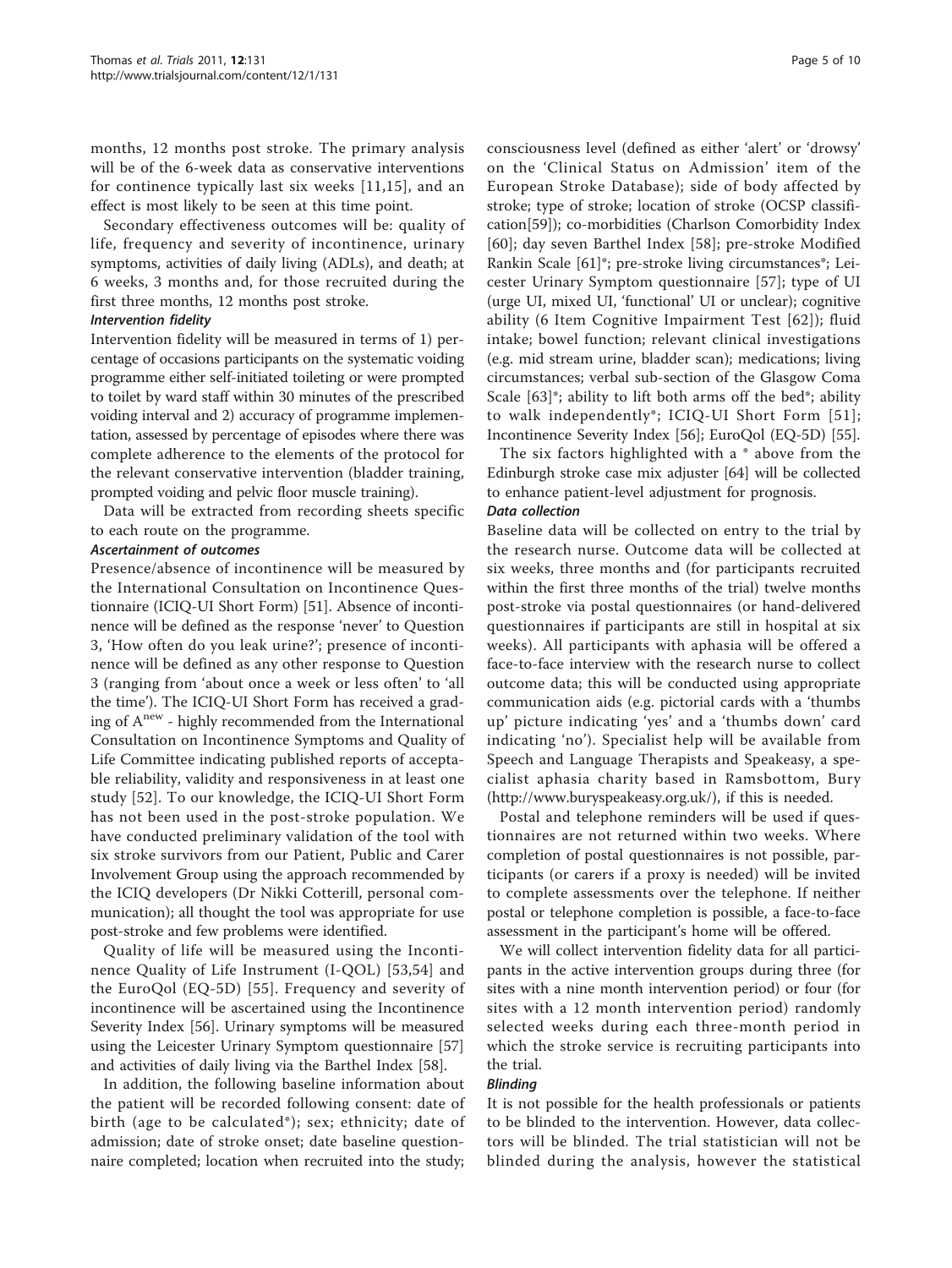analysis plan will be finalised prior to any outcome data being available to the trial statistician.

#### Qualitative evaluation of implementation

An integrated qualitative evaluation will be conducted in order to describe implementation and assist in explaining why the intervention and its components were or were not successful. Semi-structured interviews will be conducted with patients at discharge and will seek patients' experiences of their treatment for incontinence and their views of the effectiveness of treatment.

We will use maximum variance sampling [[65\]](#page-9-0) to generate a range of participants (around 15-20 from each trial arm, but with the numbers determined by data saturation) in terms of gender, age, ethnicity, type of incontinence and stroke severity. Patients will also be chosen to reflect those with a range of outcomes at discharge (defined in terms of the frequency of incontinent episodes).

Qualitative, semi-structured interviews will be performed with health professionals ( $n = 15-20$  per intervention group, but with the numbers determined by data saturation) involved in the intervention to explore experiences of implementing the intervention and drivers and barriers to successful implementation. Qualitative interviews ( $n = 15-20$ ) will also be held with health professionals in the 'usual care' trial arm to facilitate comparison in terms of continence management across trial arms.

#### Sample Size

The sample size is chosen pragmatically, rather than on the basis of a formal power calculation; our aim is to balance practicalities and the need for reasonable precision in the estimation of effects to inform the sample size calculation for a full-scale trial to test effectiveness.

The use of four stroke services per arm (12 in total) will provide a satisfactory indication of likely effectiveness and help us address any feasibility issues relating to the delivery of the interventions. It will also provide some degree of confirmation regarding the size of the intra-class correlation coefficient and will enable us to perform a review of the number of sites (and the number of patients needed per site) for each arm of the trial for a full-scale trial. It will also provide some information on stroke service-level factors which may help explain the variability in outcome between stroke services in each arm, thus helping reduce the intra-class correlation coefficient and hence achieve efficiency in terms of the number of stroke services required for a full-scale trial.

Twelve stroke services will admit around 4800 patients per year, of whom we expect around 20% will meet the trial inclusion criteria and consent to participate. To achieve better balance in the number of participants recruited per Trust, we will recruit for 12 months in services which admit 300 or less patients per year and for 9 months in Trusts which admit more than 300 patients per year; we expect that this will enable us to recruit 780 patients across the 12 services.

#### Data analysis

#### Patient baseline data

Baseline characteristics will be summarised using means (with standard deviations), or median (inter-quartile range) if quantitative (continuous or count) as appropriate, or frequency (percentage) if dichotomous or categorical. These will be summarised both within intervention groups and within clusters (within intervention groups). All outcome data will be summarised in a similar manner. **Outcomes** 

The primary analysis set will be defined as the intentionto-treat population. All stroke services randomised will be retained in the trial. Outcome data will be collected from all consented patients whenever possible, whatever their level of subsequent engagement with the allocated intervention programme. If there is more than 10% loss to follow-up overall or moderately differential loss to follow-up across stroke services, a secondary per-protocol analysis will also be considered. The decision as to whether a per-protocol analysis will be informative will be made by the trial statistician in conjunction with other members of the Trial Management Group; this decision will be made without reference to the recorded values of the outcome data.

To account for the cluster randomisation, we shall use mixed effects modelling for continuous, ordinal and dichotomous outcomes to compare the two groups on primary and secondary outcome data. Baseline measures of the outcomes variables (where appropriate), stroke classification, type of incontinence and the other prognostic patient-level information (from the Edinburgh case-mix adjuster) will be included as individual-level covariates in the models for outcome data.

Missing outcome data will be imputed according to the particular outcome. For the primary analysis, dichotomous and ordinal outcomes for those who withdraw, die or are otherwise lost to follow-up will be imputed using a worstcase scenario (e.g. for the primary outcome variable, all those for whom incontinence status is not recorded at 6-weeks post-stroke will be assumed to be incontinent). For continuous outcomes, the primary analysis will use a non-parametric multiple imputation approach [\[66\]](#page-9-0).

The effect of stroke service-level factors will also be explored in the modelling; this will enable appropriate stratification to be used in the future larger scale trial, if desired, and to potentially reduce the size of the intrastroke service correlation coefficient by reducing the unexplained component of the variability between stroke services. This analysis will be used to confirm the sample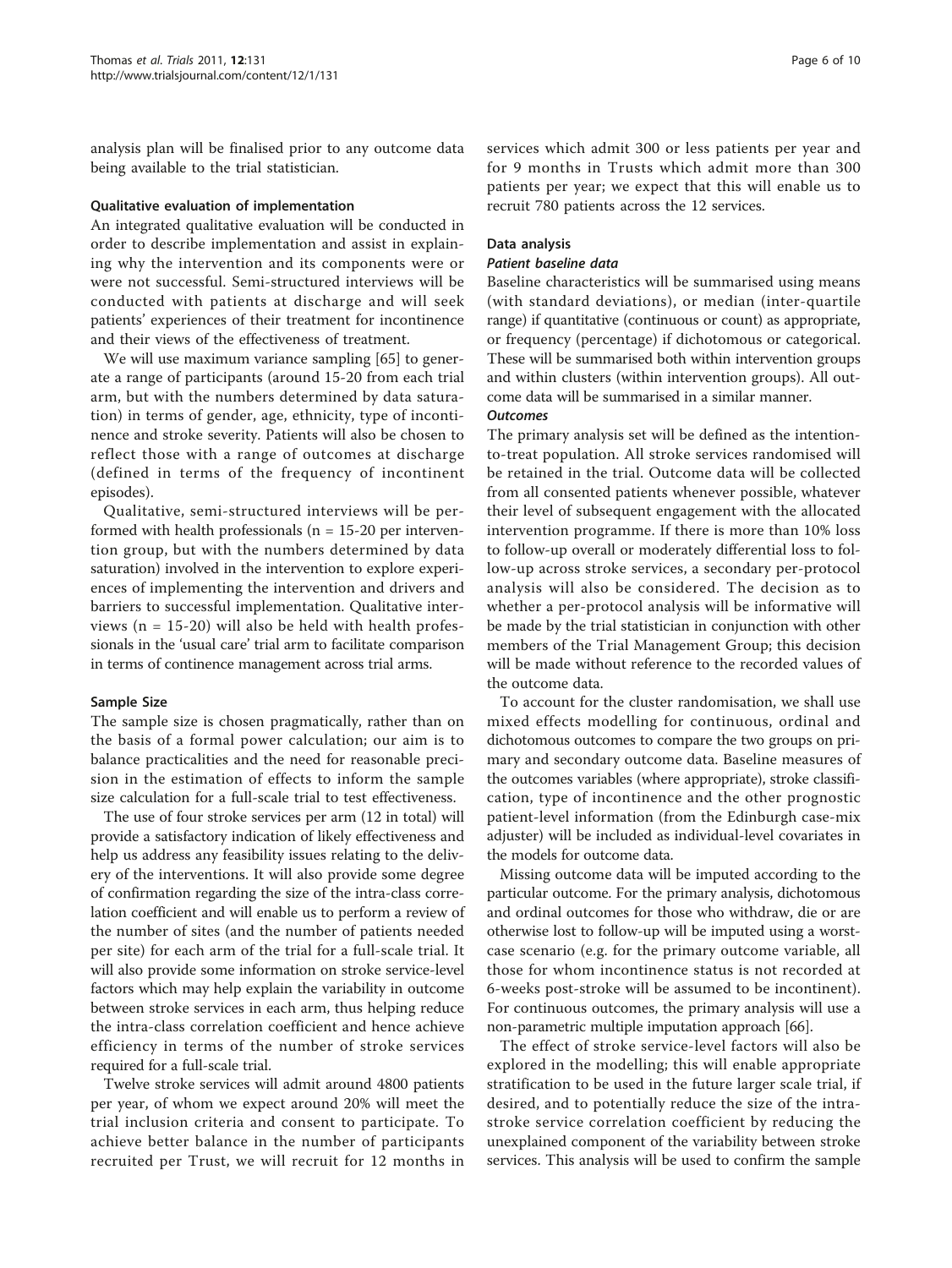size necessary for the future trial and to provide estimates (including 95% confidence intervals) of the effectiveness of each intervention relative to usual care.

Various sensitivity analyses will be performed. These will assess: the robustness of assumptions inherent in the analyses (including the use of alternative analytical approaches given the small number of clusters and of alternative approaches to imputation of missing outcome data); the effect of excluding patients subsequently found not to have had a stroke from analyses and the impact on the estimate of effectiveness of including patients with pre-stroke incontinence.

#### Recruitment

Each month, proportions of stroke patients meeting the inclusion criteria for the trial and proportions of these patients actually recruited will be presented and compared between clusters and between intervention groups, both descriptively and inferentially using chi-square tests. Every three months we will also investigate descriptively whether there is an association between a cluster's reported eligibility rate and the percentage of recruited patients with mild incontinence using a range of appropriate techniques, including graphical representation and rank correlations.

#### Intervention fidelity data

For the intervention groups, fidelity measures will be summarised using mean (with standard deviation) or median (inter-quartile range), depending on the distributions of the percentage fidelity measures. Fidelity will be compared across intervention groups and across different conservative interventions (i.e. bladder training, prompted voiding and pelvic floor muscle training).

## Qualitative data

Qualitative interviews will be audio taped, transcribed and subject to thematic analysis using FRAMEWORK [[67\]](#page-9-0) to identify emergent themes. FRAMEWORK method permits identification and cross-classification of variables from paper transcriptions. The analysis process consists of identifying key concepts and mapping their range and diversity, followed by a process of interpretation where patterns of association are investigated and possible reasons for these explored. The validity of the interpretation will be assessed through regular discussion by the project team.

## Economic evaluation

In this pilot trial, we will develop data collection tools to record resource use which will be used in a future, definitive trial. Tools will include: proformas for staff to record training and time spent on the intervention; a structured staff-observation schedule to allow independent assessment of time spent on the intervention; proforma to record resources (e.g. tests and investigations, length of stay) used in hospital (data will be obtained Page 7 of 10

from the hospital information system); postal questionnaire about health and social service input, for self-completion by patients and carers. The postal questionnaires will be based on a design used previously by the applicants when querying input after discharge in a cohort of stroke patients.

Two measures will be used for the cost-utility analysis. The EuroQol (EQ-5D)[[55\]](#page-8-0), a generic quality of life measure, will be used to facilitate comparison with other studies and will allow us to estimate the benefit of the intervention in terms of quality adjusted life years (QALYs) gained. However, it has been suggested that the EQ-5D has a large ceiling effect and poor responsiveness in a non-stroke sample of women with urinary incontinence [[68\]](#page-9-0). We will therefore also use a condition-specific measure, the Incontinence-Specific Quality of Life instrument (I-QOL, [[52,53\]](#page-8-0)), which has been shown to be the best continence-specific measure for use in clinical trials in terms of reliability, validity and responsiveness to change [\[67](#page-9-0)].

We will build on the cost-utility analysis by conducting an additional sensitivity analysis. We will review published economic evaluations that have estimated Quality Adjusted Life Years (QALYs) and extract the utility (quality-of-life) values they used. We will tabulate the basis for these figures in terms of the size of sample, which patients were questioned, what technique was used (EQ-5D or other), and how values were derived. We will use the data which seem to have the most validity in the sensitivity analysis.

## Ethical aspects

The trial has been approved by Bradford Research Ethics Committee (Reference number 10/H1302/60), which has a lead responsibility for studies with Mental Capacity issues, and by local Research and Development departments.

Informed consent to participate in the trial will be sought from participants themselves or from a consultee, as outlined above. All patients will be informed that participation is voluntary and that they are able to withdraw at any time. Urinary incontinence is a sensitive issue and we believe the approach taken with participants needs to reflect this. Our study has two dedicated Patient, Public and Carer Involvement groups, and these have provided advice on recruitment strategies as well as assisting in the development of patient documentation.

#### Trial management and monitoring

The Management Group (comprising all programme applicants) meets every 3 months to discuss the day to day management and running of the programme. The Trial Steering Committee meets every 6 months with a remit including review of objectives and progress against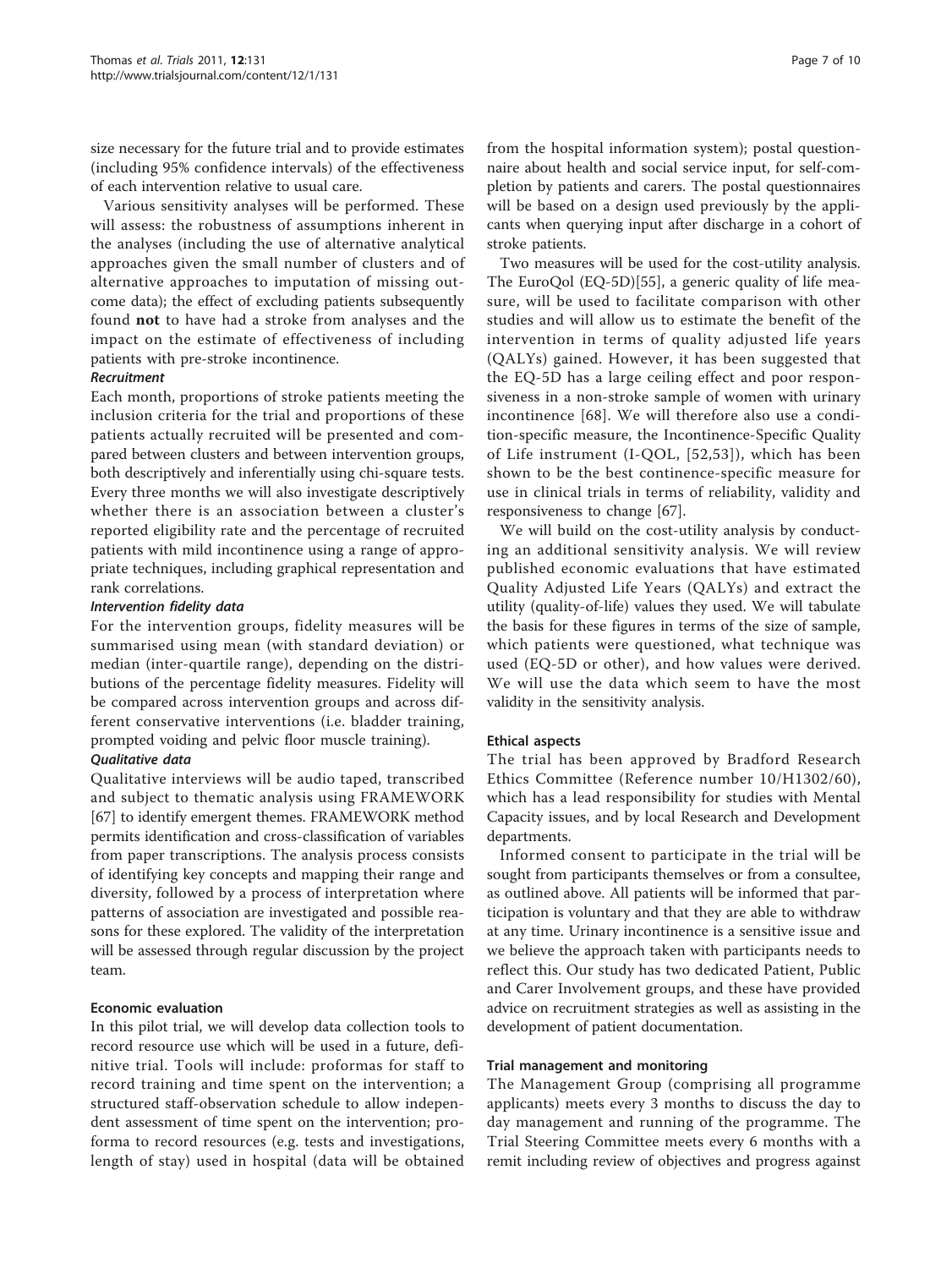<span id="page-7-0"></span>plans and objectives and monitoring the quality of the research to help ensure it contributes to knowledge at a national and international level.

The Data Monitoring Committee (DMC) will be responsible for safeguarding the interests of trial participants, assessing the effect of the interventions during the trial, and for monitoring the overall conduct of the clinical trial. The DMC will be advisory to the Trial sponsor and the Trial Steering Group and will meet biannually.

#### Author details

<sup>1</sup>University of Central Lancashire, Preston, UK. <sup>2</sup>Glasgow Caledonian University, Cowcaddens Road, Glasgow, UK. <sup>3</sup>Edge Hill University, St Helens Road, Ormskirk, UK. <sup>4</sup>Bangor University, Gwynedd, UK. <sup>5</sup>Newcastle University, Medical School, Newcastle upon Tyne, UK.

#### **Abbreviations**

ADLs: Activities of daily living; DMC: Data Monitoring Committee; EQ-5D: EuroQol quality of life measure; ICIQ-SF: International Consultation on Incontinence Questionnaire - Short Form; ICONS: Identifying Continence OptioNs after Stroke study I-QOL: Incontinence Quality of Life instrument; MRC: Medical Research Council; NHS: National Health Service; NIHR: National Institute for Health Research; OCSP: Oxford Community Stroke Project; PPC Groups: Patient, Public and Carer Involvement Groups; QALYS: Quality Adjusted Life Years; SRN: Stroke Research Network; UI: Urinary incontinence; UK: United Kingdom; WHO: World Health Organization

#### Acknowledgements

Members of the ICONS Project Team are: Lois H Thomas, Caroline L Watkins, Beverley French, Christopher Sutton, Denise Forshaw, Michael Leathley, Bernadette Carter (School of Health, University of Central Lancashire), Francine Cheater (Institute for Applied Health Research, Glasgow Caledonian University), Jo Booth (School of Health, Glasgow Caledonian University), Brenda Roe (Evidence-Based Practice Research Centre, Edge Hill University), Christopher Burton (Centre for Health-Related Research, Bangor University), Elaine McColl, Helen Rodgers (Medical School, Newcastle University), Katie Brittain (Institute of Health and Society & Institute for Ageing and Health, Newcastle University), Andrew Walker (Robertson Centre for Biostatistics, Glasgow University), James Barrett (Arrowe Park Hospital, Wirral) and Lin Nelson (Lancashire Teaching Hospitals NHS Foundation Trust).

Members of the ICONS Patient, Public and Carer Involvement Groups are: Dave and Pat Brand, Violet Birchall, David Britt, May Griffiths, Philip Helvin, Brian James, Gill Pearl, Jane Whitewood, Jacqui Vella, Audrey and Richard Childs, Sean Crosby, Steve Hall, Anj Lewin, Liz Royle, Carole Scott and Jean Wright. This paper presents independent research commissioned by the National Institute for Health Research (NIHR) under its Programme Grants for Applied Research scheme (RP-PG-0707-10059). The views expressed in this publication are those of the authors and not necessarily those of the NHS, the NIHR or the Department of Health.

#### Author details

<sup>1</sup>School of Health, University of Central Lancashire, Preston, PR1 2HE, UK <sup>2</sup>Institute for Applied Health Research, Glasgow Caledonian University, Cowcaddens Road, Glasgow, G4 0BA, UK. <sup>3</sup>Evidence-Based Practice Research Centre, Edge Hill University, St Helens Road, Ormskirk, L39 4QP, UK. <sup>4</sup>Centre for Health-Related Research, Bangor University, Gwynedd, LL57 2EF, UK. 5 Medical School, Newcastle University, Newcastle upon Tyne, NE2 4HH, UK. 6 School of Health, Glasgow Caledonian University, Cowcaddens Road, Glasgow, G4 0BA, UK.

#### Authors' contributions

All authors were responsible for the study design. LT and CW were responsible for obtaining funding. LT is programme coordinator, responsible for the ongoing management of the trial, assisted by DF, the trial manager.

CS developed the statistical analyses. LT wrote the initial draft manuscript. All authors have read and corrected the draft version and all authors contributed to and approved the final manuscript.

#### Competing interests

The authors declare they have no competing interests.

Received: 18 February 2011 Accepted: 20 May 2011 Published: 20 May 2011

#### References

- 1. Barrett JA: Bladder and bowel problems after a stroke. Reviews in Clinical Gerontology 2002, 12:253-267.
- 2. Jorgensen L, Engstad T, Jacobsen B: [Self-reported urinary incontinence in](http://www.ncbi.nlm.nih.gov/pubmed/15759221?dopt=Abstract) [non-institutionalised long-term stroke survivors: a population based](http://www.ncbi.nlm.nih.gov/pubmed/15759221?dopt=Abstract) [study.](http://www.ncbi.nlm.nih.gov/pubmed/15759221?dopt=Abstract) Arch Phys Med Rehabil 2005, 86(3):416-420.
- 3. Pettersen R, Stien R, Wyller TB: Post-stroke urinary incontinence with impaired awareness of the need to void: clinical and urodynamic features. Br J Urol 2007, 99:1073-1077.
- 4. Brittain KR, Peet SM, Potter JF, Castleden M: [Prevalence and management](http://www.ncbi.nlm.nih.gov/pubmed/10604500?dopt=Abstract) [of urinary incontinence in stroke survivors.](http://www.ncbi.nlm.nih.gov/pubmed/10604500?dopt=Abstract) Age Ageing 1999, 28:509-511.
- 5. National Institute for Health and Clinical Excellence. Urinary incontinence: The management of urinary incontinence in women. NICE Clinical Guideline, 40. London: National Institute for Health and Clinical Excellence; 2006.
- 6. Intercollegiate Stroke Working Party: National clinical guidelines for stroke. London: Royal College of Physicians;, 3 2008.
- 7. Intercollegiate Stroke Working Party: National Sentinel Stroke Audit 2008. London: Royal College of Physicians; 2009.
- 8. Thomas LH, Cross S, Barrett J, French B, Leathley M, Sutton CJ, et al: Treatment of urinary incontinence after stroke in adults. Cochrane Database of Systematic Reviews 2008, Issue 1. Art. No: CD004462. DOI:10.1002/14651858. CD004462.pub3.
- 9. Eustice S, Roe B, Paterson J: Prompted voiding for the management of urinary incontinence in adults. Cochrane Database of Systematic Reviews 2000, Issue 2. Art. No.: CD002113. DOI: 10.1002/14651858.CD002113.
- 10. Dumoulin C, Hay-Smith J: Pelvic floor muscle training versus no treatment, or inactive control treatments, for urinary incontinence in women. Cochrane Database of Systematic Reviews 2010, Issue 1. Art. No.: CD005654. DOI: 10.1002/14651858.CD005654.pub2.
- 11. Wallace SA, Roe B, Williams K, Palmer M: Bladder training for urinary incontinence in adults. Cochrane Database of Systematic Reviews 2004, Issue 1. Art. No.: CD001308. DOI: 10.1002/14651858.CD001308.pub2.
- 12. Roe B, Milne J, Ostaszkiewicz J, Wallace S: Systematic reviews of bladder training and voiding programmes in adults: a synopsis of findings on theory and methods using metastudy techniques. J Adv Nurs 2007a, 57(1):3-14.
- 13. Roe B, Ostaszkiewicz J, Milne J, Wallace S: Systematic reviews of bladder training and voiding programmes in adults: a synopsis of findings from data analysis and outcomes using metastudy techniques. J Adv Nurs 2007b, 57(1):15-31.
- 14. Williams KS, Assassa RP, Cooper NJ, Turner DA, Shaw C, Abrams KR, Mayne C, Jagger C, Matthews R, Clarke M, McGrother CW, the Leicestershire MRC Incontinence Study Team: [Clinical and cost-effectiveness of a new](http://www.ncbi.nlm.nih.gov/pubmed/16176737?dopt=Abstract) [nurse-led continence service: a randomised controlled trial.](http://www.ncbi.nlm.nih.gov/pubmed/16176737?dopt=Abstract) British Journal of General Practice 2005, 55:696-703.
- 15. Wyman JF, Fantl AI, McClish DK, Bump RC, the Continence Program for Women Research Group: [Comparative efficacy of behavioral interventions](http://www.ncbi.nlm.nih.gov/pubmed/9790388?dopt=Abstract) [in the management of female urinary incontinence.](http://www.ncbi.nlm.nih.gov/pubmed/9790388?dopt=Abstract) Am J Obstet Gynecol 1998, 179(4):999-1007.
- 16. Booth J, Kumlien S, Zang Y, Tolson Gustafsson D: [Rehabilitation nurses](http://www.ncbi.nlm.nih.gov/pubmed/19284437?dopt=Abstract) [practices in relation to urinary incontinence following stroke: a cross](http://www.ncbi.nlm.nih.gov/pubmed/19284437?dopt=Abstract)[cultural comparison.](http://www.ncbi.nlm.nih.gov/pubmed/19284437?dopt=Abstract) Journal of Clinical Nursing 2009, 18(7):1049-58.
- 17. Estabrooks CA: Research utilisation and qualitative research. In The Nature of Qualitative Evidence. Edited by: Morse J, Swanson J, Kuzel A. Thousand Oaks, California: Sage; 2001:.
- 18. French B, Thomas LH, Baker P, Burton CR, Pennington L, Roddam H: [What](http://www.ncbi.nlm.nih.gov/pubmed/19454008?dopt=Abstract) [can management theories offer evidence-based practice? Developing a](http://www.ncbi.nlm.nih.gov/pubmed/19454008?dopt=Abstract) [benchmark for organisational context.](http://www.ncbi.nlm.nih.gov/pubmed/19454008?dopt=Abstract) Implementation Science 2009, 4:28.
- 19. Greenhalgh T, Robert G, Bate P, Kyriakidou O, Macfarlane F, Peacock R: How to Spread Good Ideas. A systematic review of the literature on diffusion,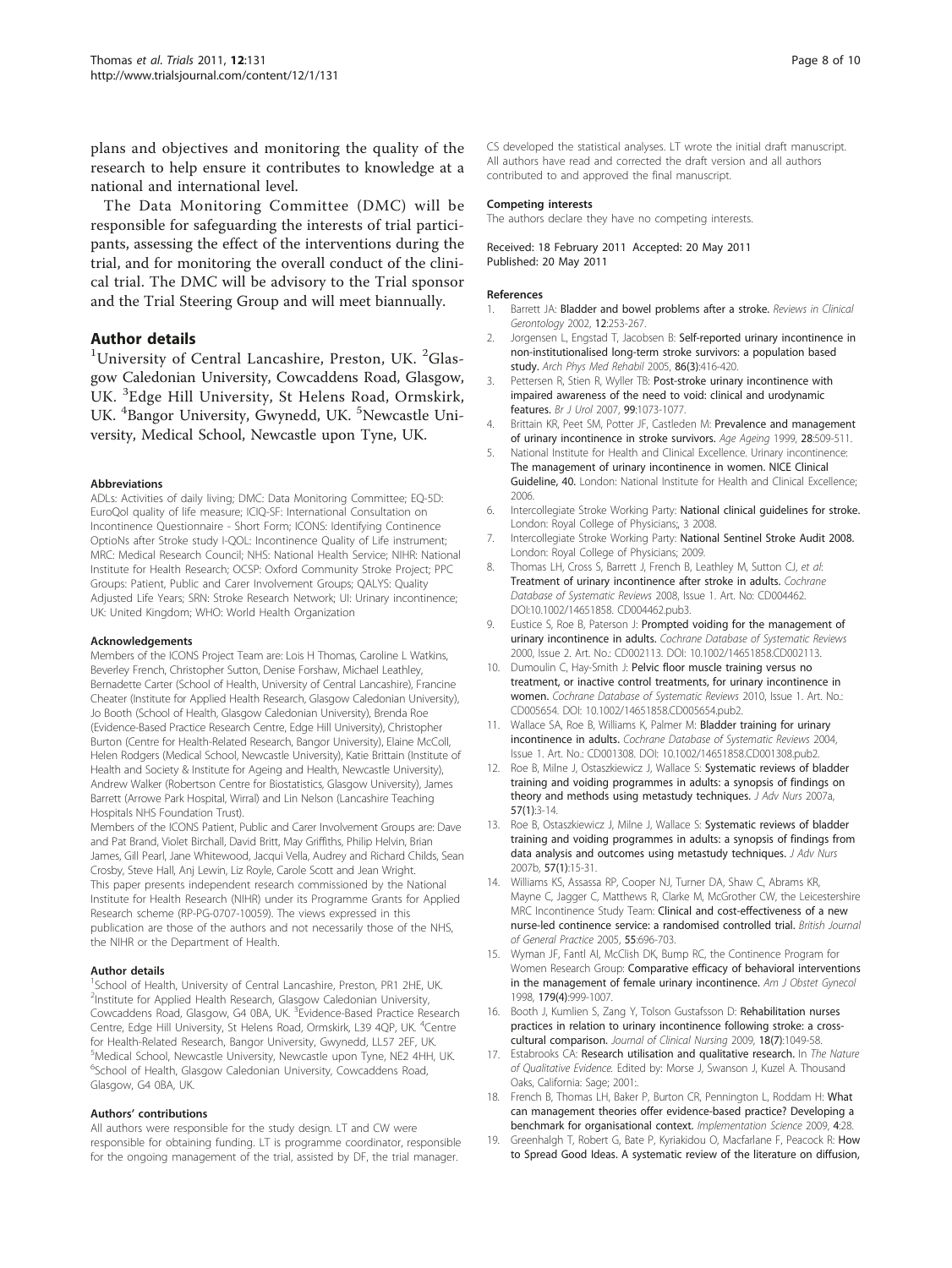<span id="page-8-0"></span>dissemination and sustainability of innovations in health service delivery and organisation. London: National Coordinating Centre for NHS Service Delivery and Organisation (NCCSDO); 2004.

- 20. McCormack B, Kitson A, Harvey G, Rycroft-Malone J, Titchen A, Seers K: [Getting evidence into practice: the meaning of](http://www.ncbi.nlm.nih.gov/pubmed/11895535?dopt=Abstract) "context". J Adv Nurs 2002, 38:94-104.
- 21. Rycroft-Malone J: The PARIHS framework a framework for quiding the [implementation of evidence-based practice.](http://www.ncbi.nlm.nih.gov/pubmed/15535533?dopt=Abstract) Journal of Nursing Care Quality 2004, 19:297-304.
- 22. VanDeusen Lukas C, Holmes SK, Cohen AB, Restuccia J, Cramer IE, Shwartz M, et al: [Transformational change in health systems: an](http://www.ncbi.nlm.nih.gov/pubmed/18075440?dopt=Abstract) [organizational model.](http://www.ncbi.nlm.nih.gov/pubmed/18075440?dopt=Abstract) Health Care Management Review 2007, 32(4):309-320.
- 23. Rycroft-Malone J, Kitson A, Harvey G, McCormack B, Seers K, Titchen A, Estabrooks C: Ingredients for change: revisiting a conceptual framework. Quality and Safety in Healthcare 2002, 11:174-180.
- 24. Iles V, Sutherland K: Organisational Change: a Review for Health Care Managers, Professionals and Researchers. London: National Coordinating Centre for NHS Service Delivery and Organisation (NCCSDO); 2001.
- 25. Argote L, McEvily B, Reagans R: Managing knowledge in organizations: an integrative framework and review of emerging themes. Management Science 2003, 49(4):571-582.
- 26. Nicolini D, Gheradi S, Yanow D: Knowing in Organizations: a practice-based approach London: ME Sharpe; 2003.
- 27. Scarborough H, Swan J: Discourses of knowledge management and the learning organization: their production and consumption. In The Blackwell Handbook of Organizational Learning and Knowledge Management. Edited by: Easterby-Smith M, Lyles MA. Oxford: Blackwell; 2005:.
- 28. Gabbay J, le May A: Evidence based quidelines or collectively constructed "mindlines?" Ethnographic study of knowledge management in primary care. Br Med J 2004, 329:1013-1017.
- 29. Michie S, Johnston M, Abraham C, Lawton R, Parker D, Walker A, on behalf of the "Psychological Theory" Group: Making psychological theory useful for implementing evidence based practice: a consensus approach. Quality and Safety in Healthcare 2005, 14:26-33.
- 30. NHS Centre for Reviews and Dissemination: Getting evidence into practice. Effective Health Care 1999, 5((1)).
- 31. Ferlie EB, Shortell SM: [Improving the quality of health care in the United](http://www.ncbi.nlm.nih.gov/pubmed/11439467?dopt=Abstract) [Kingdom and the United States: a framework for change.](http://www.ncbi.nlm.nih.gov/pubmed/11439467?dopt=Abstract) Milbank Quarterly 2001, 79:281-315.
- 32. Baker R, Camosso-Stefinovic J, Gillies C, Shaw E, Cheater FM, Flottorp S, Robertson N: Tailored interventions to overcome identified barriers to change: effects on professional practice and health care outcomes. The Cochrane Database of Systematic Reviews 2010, Issue 3. Art. No: CD005470. DoI: 10.1002/14651858. CD005470.pub2.
- 33. May C: [A rational model for assessing and evaluating complex](http://www.ncbi.nlm.nih.gov/pubmed/16827928?dopt=Abstract) [interventions in health care.](http://www.ncbi.nlm.nih.gov/pubmed/16827928?dopt=Abstract) BMC Health Serv Res 2006, 6:86.
- 34. May C, Finch T, Mair F, Ballini L, Dowrick C, Eccles M, Gask L, MacFarlane A, Murray E, Rapley T, Rogers A, Treweek S, Wallace P, Anderson G, Burns J, Heaven B: [Understanding the implementation of complex interventions](http://www.ncbi.nlm.nih.gov/pubmed/17880693?dopt=Abstract) [in health care: the normalisation process model.](http://www.ncbi.nlm.nih.gov/pubmed/17880693?dopt=Abstract) BMC Health Serv Res 2007, 7:148.
- 35. May C, Finch T: Implementing, embedding and integrating practices: an outline of normalization process theory. Sociology 2009, 43(3):535-554.
- 36. Report of the WHO task force on stroke and other cerebrovascular disorders: Stroke. Recommendations on stroke prevention, diagnosis and therapy. Stroke 1989, 20:1407-1431.
- 37. Abrams P, Cardozo L, Fall M: [The standardisation of terminology of lower](http://www.ncbi.nlm.nih.gov/pubmed/11857671?dopt=Abstract) [urinary tract function: report from the Standardisation Sub-Committee](http://www.ncbi.nlm.nih.gov/pubmed/11857671?dopt=Abstract) [of the International Continence Society.](http://www.ncbi.nlm.nih.gov/pubmed/11857671?dopt=Abstract) Neurourol Urodyn 2002, 21:167-178.
- 38. Mental Capacity Act 2005. [\[http://www.legislation.gov.uk/ukpga/2005/9/](http://www.legislation.gov.uk/ukpga/2005/9/contents) [contents](http://www.legislation.gov.uk/ukpga/2005/9/contents)].
- Giraudeau B, Ravaud P: [Preventing bias in cluster randomised trials.](http://www.ncbi.nlm.nih.gov/pubmed/19536323?dopt=Abstract) PLoS Med 2009, 6(5):e1000065.
- 40. Milani R, Scalambrino S, Carrera S, Quadri G, Riva D, Casolati E: A randomised trial of bladder retraining versus oxybutynin in the treatment of idiophatic urge syndrome: early results [Abstract]. Proceedings of the International Continence Society, 16th Annual Meeting; Sept 17-19; Boston, Massachusetts; 1986, 488-90.
- 41. Lentz G, Plevnik S, Stanton SL: Vaginal cones versus bladder drill for sensory urgency treatment [Abstract]. Proceedings of the International Continence Society (ICS), 24th Annual Meeting; 1994, 35-6.
- 42. Subak LL, Quesenberry CP, Posner SF, Cattolica E, Soghikian K: [The effect of](http://www.ncbi.nlm.nih.gov/pubmed/21604421?dopt=Abstract) [behavioral therapy on urinary incontinence: a randomized controlled](http://www.ncbi.nlm.nih.gov/pubmed/21604421?dopt=Abstract) [trial.](http://www.ncbi.nlm.nih.gov/pubmed/21604421?dopt=Abstract) Obstetrics & Gynecology 2002, 100(1):72-8.
- 43. O'Donnell P: [Behavioral modification for institutionalized individuals with](http://www.ncbi.nlm.nih.gov/pubmed/9495735?dopt=Abstract) [urinary incontinence.](http://www.ncbi.nlm.nih.gov/pubmed/9495735?dopt=Abstract) Urology 1998, 51(Suppl. 2A):40-43.
- 44. Medical Research Council: A framework for development and evaluation of RCTs for complex interventions to improve health London: Medical Research Council; 2000.
- 45. Medical Research Council: Developing and evaluating complex interventions: new guidance London: Medical Research Council; 2008.
- 46. Cheater FM, Baker R, Reddish S, Spiers N, Wailoo A, Gillies C, et al: [Cluster](http://www.ncbi.nlm.nih.gov/pubmed/16708003?dopt=Abstract) [randomised controlled trial of the effectiveness of audit and feedback](http://www.ncbi.nlm.nih.gov/pubmed/16708003?dopt=Abstract) [and educational outreach on improving nursing practice and patient](http://www.ncbi.nlm.nih.gov/pubmed/16708003?dopt=Abstract) [outcomes \[for urinary incontinence\].](http://www.ncbi.nlm.nih.gov/pubmed/16708003?dopt=Abstract) Medical Care 2006, 44(6):542-551.
- 47. Harvey G, Loftus-Hills A, Rycroft-Malone J, Titchen A, Kitson AL, McCormack B, et al: [Getting evidence into practice; the role and function](http://www.ncbi.nlm.nih.gov/pubmed/11879422?dopt=Abstract) of [facilitation.](http://www.ncbi.nlm.nih.gov/pubmed/11879422?dopt=Abstract) J Adv Nurs 2002, 37(6):577-588.
- 48. Kauth MR, Sullivan G, Blevins D, Cully JA, Landes RD, Said Q, Teasdale TA: [Employing external facilitation to implement cognitive behaviour](http://www.ncbi.nlm.nih.gov/pubmed/20942951?dopt=Abstract) [therapy in VA clinics: a pilot study.](http://www.ncbi.nlm.nih.gov/pubmed/20942951?dopt=Abstract) Implementation Science 2010, 5:75.
- 49. Robson M, Beary C: Facilitating Hampshire: Gower Publishing Ltd; 1995.
- 50. Stetler CB, Legro MW, Rycroft-Malone J, Bowman C, Curran G, Guihan M, Hagedorn H, Pineros S, Wallace C: Role of 'external facilitation' in implementation of research findings: a qualitative evaluation of facilitation experiences in the Veterans Health Administration. Implementation Science 2006, 1:1-15.
- 51. Avery K, Donovan J, Peters T, Shaw C, Gotoh M, Abrams P: [ICIQ: A brief](http://www.ncbi.nlm.nih.gov/pubmed/15227649?dopt=Abstract) [and robust measure for evaluating the symptoms and impact of urinary](http://www.ncbi.nlm.nih.gov/pubmed/15227649?dopt=Abstract) [incontinence.](http://www.ncbi.nlm.nih.gov/pubmed/15227649?dopt=Abstract) Neurourol Urodyn 2004, 23:322-330.
- 52. Avery KNL, Bosch JLHR, Gotoh M, Naughton M, Jackson S, Radley SC, Valiquette L, Batista J, Donovan JL: [Questionnaires to assess urinary and](http://www.ncbi.nlm.nih.gov/pubmed/17161997?dopt=Abstract) [anal incontinence: review and recommendations.](http://www.ncbi.nlm.nih.gov/pubmed/17161997?dopt=Abstract) J Urol 2007, 177:39-49.
- 53. Patrick DL, Martin ML, Bushnell DM, Yalcin I, Wagner TH, Buesching DP: [Quality of life of women with urinary incontinence: further development](http://www.ncbi.nlm.nih.gov/pubmed/9886591?dopt=Abstract) [of the incontinence quality of life instrument \(I-QOL\).](http://www.ncbi.nlm.nih.gov/pubmed/9886591?dopt=Abstract) Urology 1999, 53:71.
- 54. Wagner TH, Patrick DL, Bavendam TG, Martin ML, Buesching DP: [Quality of](http://www.ncbi.nlm.nih.gov/pubmed/8560665?dopt=Abstract) [life of persons with urinary incontinence: development of a new](http://www.ncbi.nlm.nih.gov/pubmed/8560665?dopt=Abstract) [measure.](http://www.ncbi.nlm.nih.gov/pubmed/8560665?dopt=Abstract) Urology 1996, 47:67.
- 55. Group EuroQoL: [EuroQoL a new facility for the measurement of health](http://www.ncbi.nlm.nih.gov/pubmed/10109801?dopt=Abstract)[related quality of life.](http://www.ncbi.nlm.nih.gov/pubmed/10109801?dopt=Abstract) Health Policy 1990, 16:199-208.
- 56. Sandvik H, Espuna M, Hunskaar S: [Validity of the incontinence severity](http://www.ncbi.nlm.nih.gov/pubmed/16547687?dopt=Abstract) [index: comparison with pad-weighing tests.](http://www.ncbi.nlm.nih.gov/pubmed/16547687?dopt=Abstract) International Urogynecology Journal 2006, 17(5):520-524.
- 57. Shaw C, Matthews RJ, Perry SI, Assassa RP, Williams K, McGrother C, Dallosso H, Jagger C, Mayne C, Clarke M, the Leicestershire MRC Incontinence Study Team: [Validity and reliability of an interviewer](http://www.ncbi.nlm.nih.gov/pubmed/12133054?dopt=Abstract)[administered questionnaire to measure the severity of lower urinary](http://www.ncbi.nlm.nih.gov/pubmed/12133054?dopt=Abstract) [tract symptoms of storage abnormality: the Leicester Urinary Symptom](http://www.ncbi.nlm.nih.gov/pubmed/12133054?dopt=Abstract) [Questionnaire.](http://www.ncbi.nlm.nih.gov/pubmed/12133054?dopt=Abstract) BJU International 2002, 90:205-215.
- 58. Collin C, Wade DT, Davies S, Horne V: [The Barthel ADL index: a reliability](http://www.ncbi.nlm.nih.gov/pubmed/3403500?dopt=Abstract) [study.](http://www.ncbi.nlm.nih.gov/pubmed/3403500?dopt=Abstract) International Disability Studies 1988, 10:61-63.
- 59. Bamford J, Sandercock P, Dennis M, Burn J, Warlow C: [Classification and](http://www.ncbi.nlm.nih.gov/pubmed/1675378?dopt=Abstract) [natural history of clinically identifiable subtypes of cerebral infarction.](http://www.ncbi.nlm.nih.gov/pubmed/1675378?dopt=Abstract) Lancet 1991, 337:1521-1526.
- 60. Charlson ME, Pompei P, Ales KL, MacKenzie CR: [A new method of](http://www.ncbi.nlm.nih.gov/pubmed/3558716?dopt=Abstract) [classifying prognostic comorbidity in longitudinal studies: development](http://www.ncbi.nlm.nih.gov/pubmed/3558716?dopt=Abstract) [and validation.](http://www.ncbi.nlm.nih.gov/pubmed/3558716?dopt=Abstract) J Chronic Dis 1987, 40(5):373-383.
- 61. Van Swieten JC, Koudstaal PJ, Visser MC, Schouten HJA, van Gijn J: Interobserver [agreement for the assessment of handicap in stroke](http://www.ncbi.nlm.nih.gov/pubmed/3363593?dopt=Abstract) [patients.](http://www.ncbi.nlm.nih.gov/pubmed/3363593?dopt=Abstract) Stroke 1988, 19(5):604-607.
- 62. Katzman R, Brown T, Fuld P, Peck A, Schechter R, Schimmel H: Validation of a short orientation-memory-concentration test of cognitive impairment. American J Psychiatry 1983, 40(6):734-739.
- 63. Teasdale GM, Jennett B: Assessment and prognosis of coma after head injury. Acta Neurochir 1976, 34:45-55.